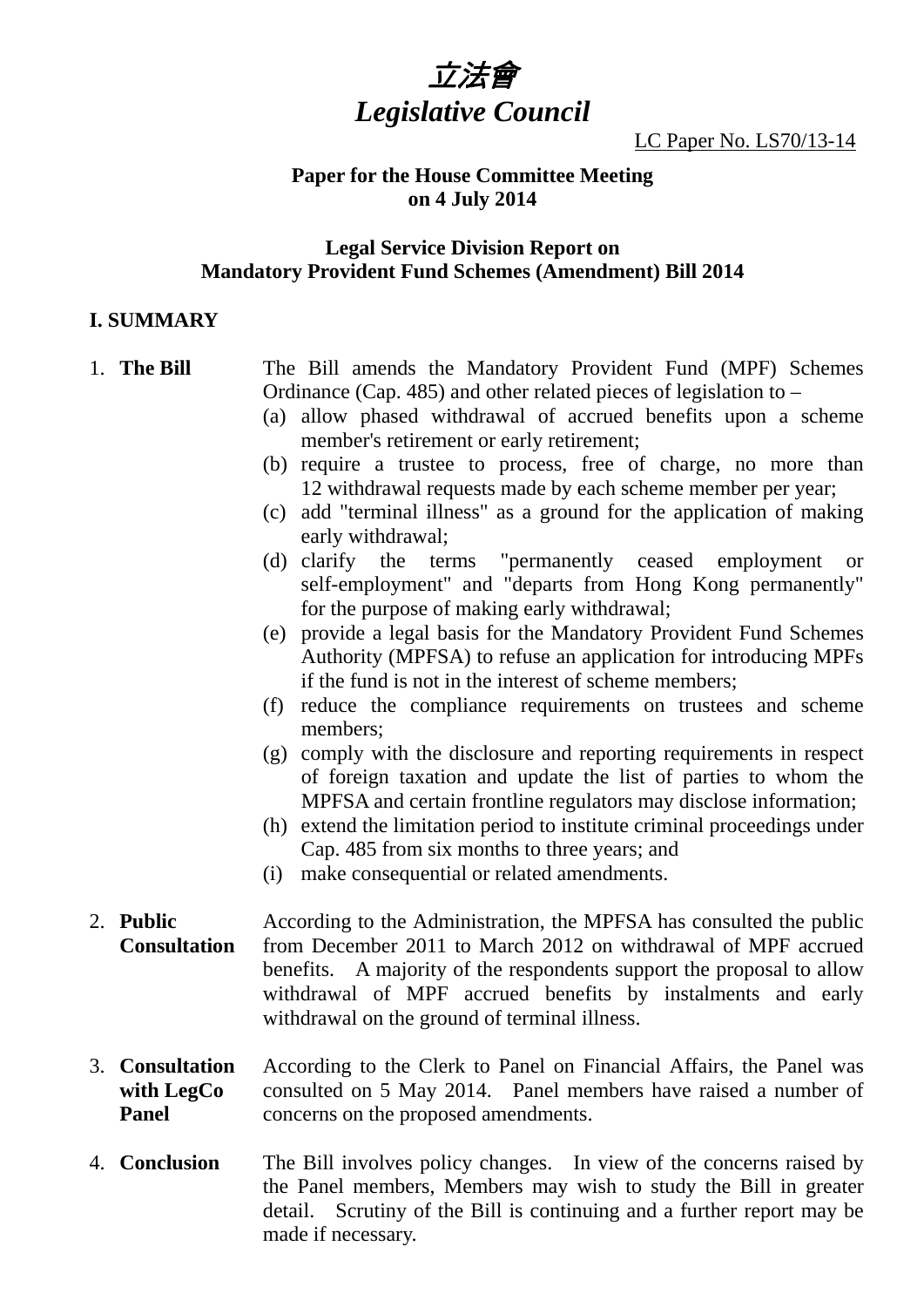## **II. REPORT**

 The date of First Reading of the Bill is 2 July 2014. Members may refer to the LegCo Brief (File Ref.: MPF/2/1/38C Pt.2) issued by the Financial Services and the Treasury Bureau dated 25 June 2014 for further details.

### **Object of the Bill**

2. The Bill proposes to amend the Mandatory Provident Fund (MPF) Schemes Ordinance (Cap. 485) and other related pieces of legislation to –

- (a) allow phased withdrawal of accrued benefits upon a scheme member's retirement or early retirement;
- (b) require a trustee to process, free of charge, no more than 12 withdrawal requests made by each scheme member per year;
- (c) add "terminal illness" as a ground for the application of making early withdrawal;
- (d) clarify the terms "permanently ceased employment or self-employment" and "departs from Hong Kong permanently" for the purpose of making early withdrawal;
- (e) provide a legal basis for the Mandatory Provident Fund Schemes Authority (MPFSA) to refuse an application for introducing MPFs if the fund is not in the interest of scheme members;
- (f) reduce the compliance requirements on trustees and scheme members;
- (g) comply with the disclosure and reporting requirements in respect of foreign taxation and update the list of parties to whom the MPFSA and certain frontline regulators may disclose information;
- (h) extend the limitation period to institute criminal proceedings under Cap. 485 from six months to three years; and
- (i) make consequential or related amendments.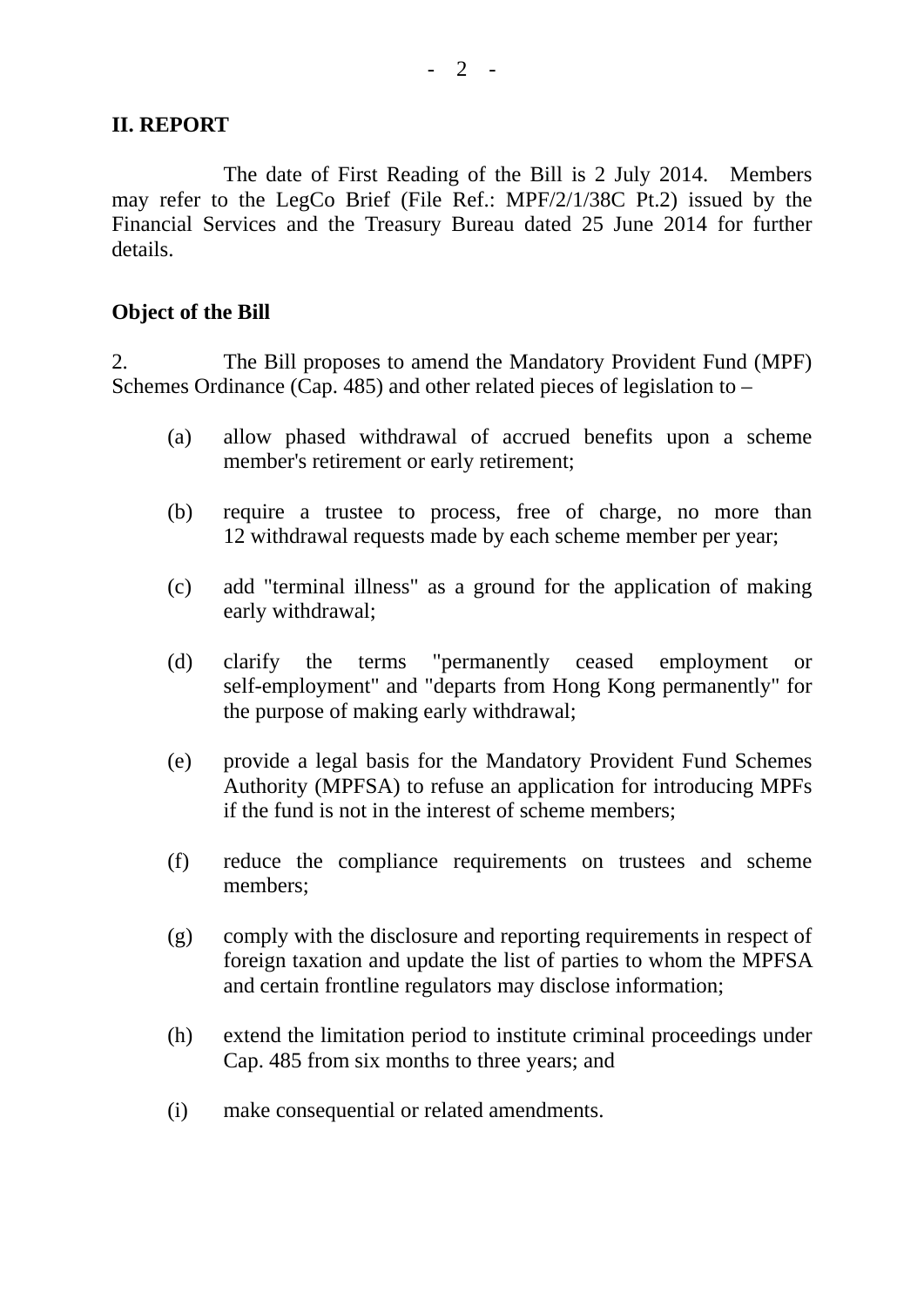# **Background**

 $\overline{a}$ 

3. According to the LegCo Brief, the MPF System has been in operation for more than 13 years. The Administration considers that, in the light of operational experience, comments from stakeholders and market developments, Cap. 485 and the Mandatory Provident Fund Schemes (General) Regulation (Cap. 485A) should be amended as proposed.

# **Key provisions of the Bill**

### Phased withdrawal and early withdrawal

4. At present, trustees are required to allow an MPF scheme member who has reached the age of 65 to withdraw MPF accrued benefits in a lump sum immediately or on a later day. The Bill proposes to allow a scheme member to withdraw the accrued benefits by phases (phased withdrawal) upon the member's retirement or early retirement. It also seeks to require a trustee to process a scheme member's request to make such withdrawal for no more than 12 times a year, free of charge, with no restriction on the amount withdrawn in each instalment.

5. In respect of making withdrawals of accrued benefits before a scheme member reaches the age of  $65<sup>1</sup>$  $65<sup>1</sup>$  $65<sup>1</sup>$  (early withdrawal), the Bill proposes to allow such a member who suffers from any illness that is likely to reduce the member's life expectancy to 12 months or less (terminal illness) as certified by a registered medical practitioner or registered Chinese medicine practitioner to withdraw the accrued benefits. The accrued benefits so withdrawn would be exempted from the calculation of salaries tax. Further, for a scheme member who wishes to make an early withdrawal based on the ground of the member's early retirement or permanent departure from Hong Kong, the Bill seeks to clarify respectively that the member may take up employment again in the future and return to Hong Kong as visitor.

6. In addition, the Bill proposes to provide that a trustee concerned must not charge a scheme member any fee<sup>[2](#page-2-1)</sup> or impose any penalty for the payment of accrued benefits other than any necessary transaction cost.

<span id="page-2-0"></span><sup>&</sup>lt;sup>1</sup> Under existing legislation, in gist, a scheme member is only allowed to withdraw the whole of the accrued benefits before reaching the age of 65 on the ground of early retirement, permanent departure from Hong Kong, death, total incapacity or the benefit in the relevant account does not exceed \$5,000 as at the date of claim for payment.

<span id="page-2-1"></span><sup>&</sup>lt;sup>2</sup> The requirement is subject to the 12 free-of-charge requests in respect of phased withdrawal.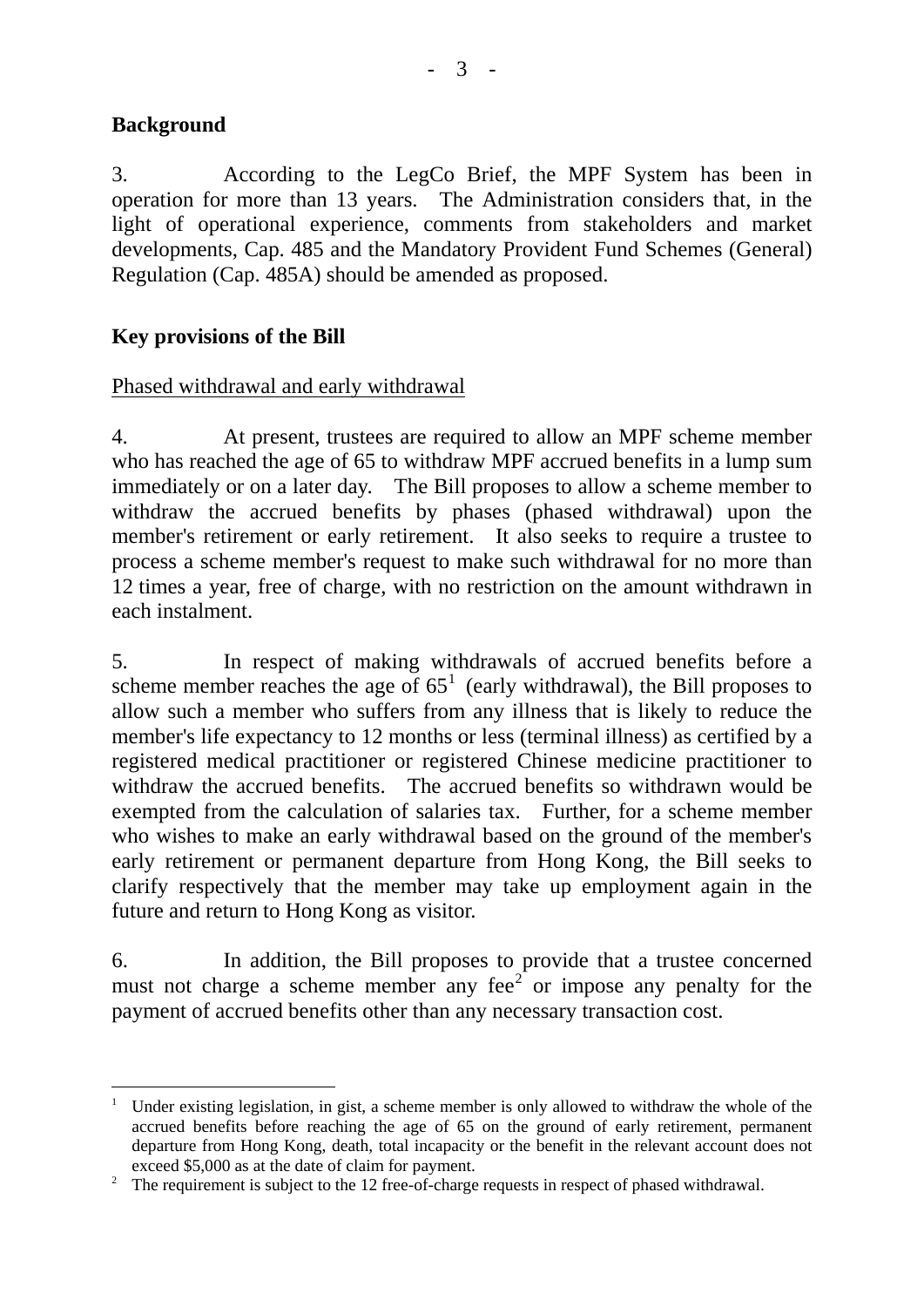# Approval criteria of MPF constituent funds

7. According to the LegCo Brief, the MPFSA, in considering whether to grant an approval for the introduction of a new MPF constituent fund, has adopted an assessment criterion of whether the fund is in the scheme members' interest. However, the criterion is not provided in Cap. 485. As such, the Bill proposes to add the criterion to Cap. 485 to provide the legal basis for making an assessment with respect to the introduction of such funds.

## Reduction of compliance duties on trustees and scheme members

8. The Bill proposes to remove the requirement for a trustee to give a membership certificate to an employee and to provide that a notice or other document may be given to the intended recipient by facsimile transmission or the specified electronic means. According to the LegCo Brief, the proposed amendments will help to reduce MPF fees. The Bill also seeks to remove the requirement for a scheme member to obtain a confirmation letter from the scheme member's former employer to certify the termination of contract of employment and a statutory declaration made by a scheme member for claiming early withdrawal of accrued benefits on the ground of total incapacity.

# Disclosure arrangements

9. In respect of disclosure arrangements, according to the Administration, the respective provisions in the Occupational Retirement Schemes Ordinance (Cap. 426) and Cap. 485 do not allow an MPF trustee or an administrator under Cap. 426 to disclose certain personal or financial information of a scheme member even if the member consents to such disclosure. The Bill seeks to amend the said Ordinances to allow the said trustee or administrator to disclose such information, subject to specified conditions, to foreign tax authorities for complying with reporting requirements. The Bill also proposes to update the list of parties or organizations to which the MPFSA or relevant regulators may disclose information.

## Extension of time limit for instituting prosecution

10. Section 26 of the Magistrates Ordinance (Cap. 227) provides that for a non-indictable offence where no time is limited by any enactment for making any complaint or laying any information in respect of such offence, such complaint shall be made or such information laid within 6 months from the time when the matter of such complaint or information respectively arose. The Bill seeks to extend the time limit for instituting prosecution of such offence from 6 months to 3 years under Cap. 485.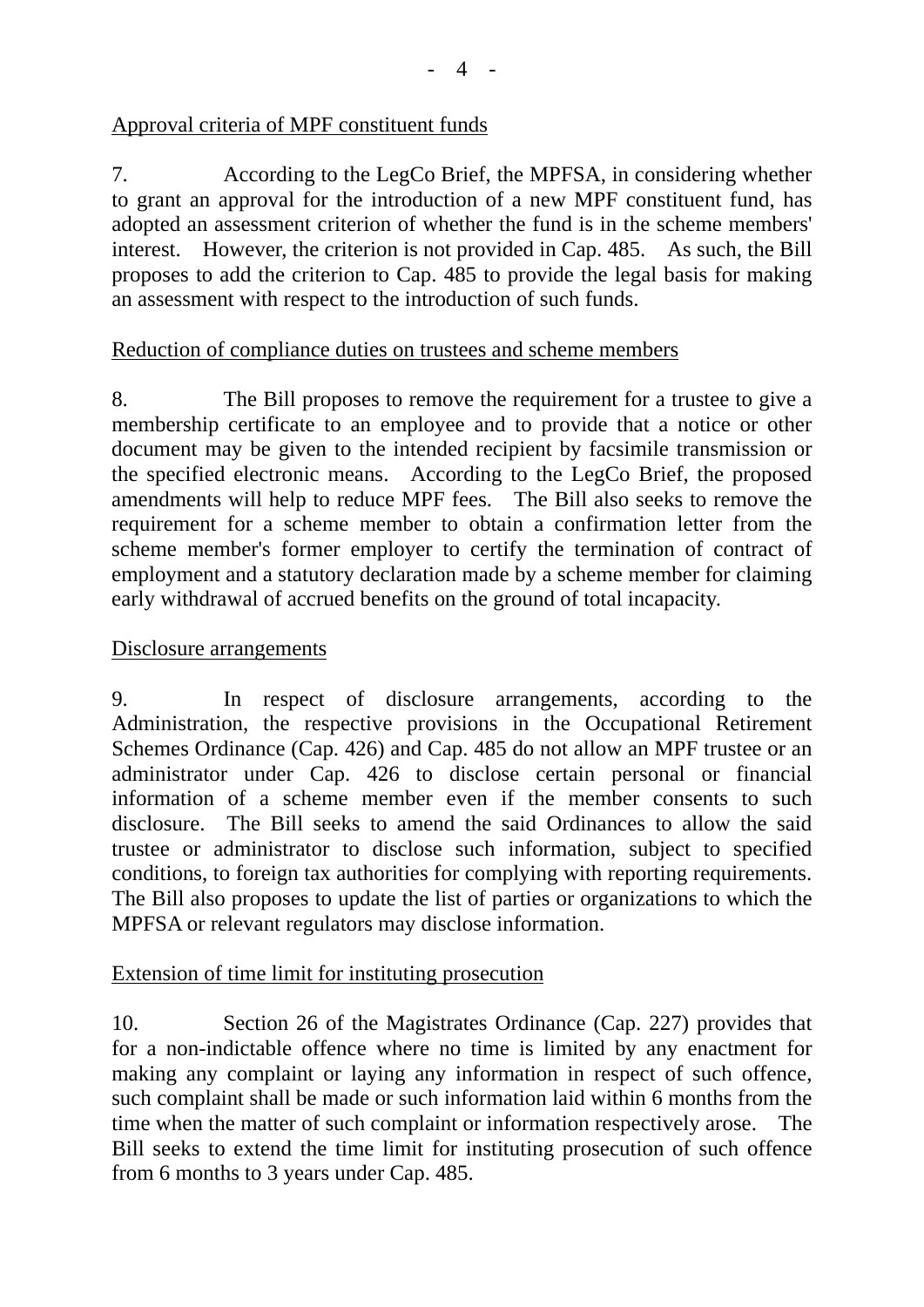Consequential or related amendments

11. In addition, the Bill also proposes certain consequential or related amendments, which include –

- (a) a clarification on the determination of the contribution day and permitted period in MPF schemes;
- (b) allowing a committee of estate appointed under the Mental Health Ordinance (Cap. 136) to make a claim on behalf of a scheme member;
- (c) allowing certain scheme members under Cap. 426 to make withdrawal on the ground of terminal illness and providing that the proposed clarification in respect of early retirement and permanent departure from Hong Kong will be applicable to such members; and
- (d) certain textual amendments.

## **Commencement**

12. If the Bill is passed, the amendments proposed under the Bill which concern phased withdrawal, the addition of terminal illness as a ground for making early withdrawal and the streamlining of procedures for trustees will come into operation on a day to be appointed by the Secretary for Financial Services and the Treasury by notice published in the Gazette. The rest of the proposed amendments will come into operation on the day on which the Bill is published in the Gazette as an Ordinance.

## **Public Consultation**

13. According to the Administration, the MPFSA has consulted the public from December 2011 to March 2012 on withdrawal of MPF accrued benefits. A majority of the respondents support the proposal to allow withdrawal of MPF accrued benefits by instalments and early withdrawal on the ground of terminal illness.